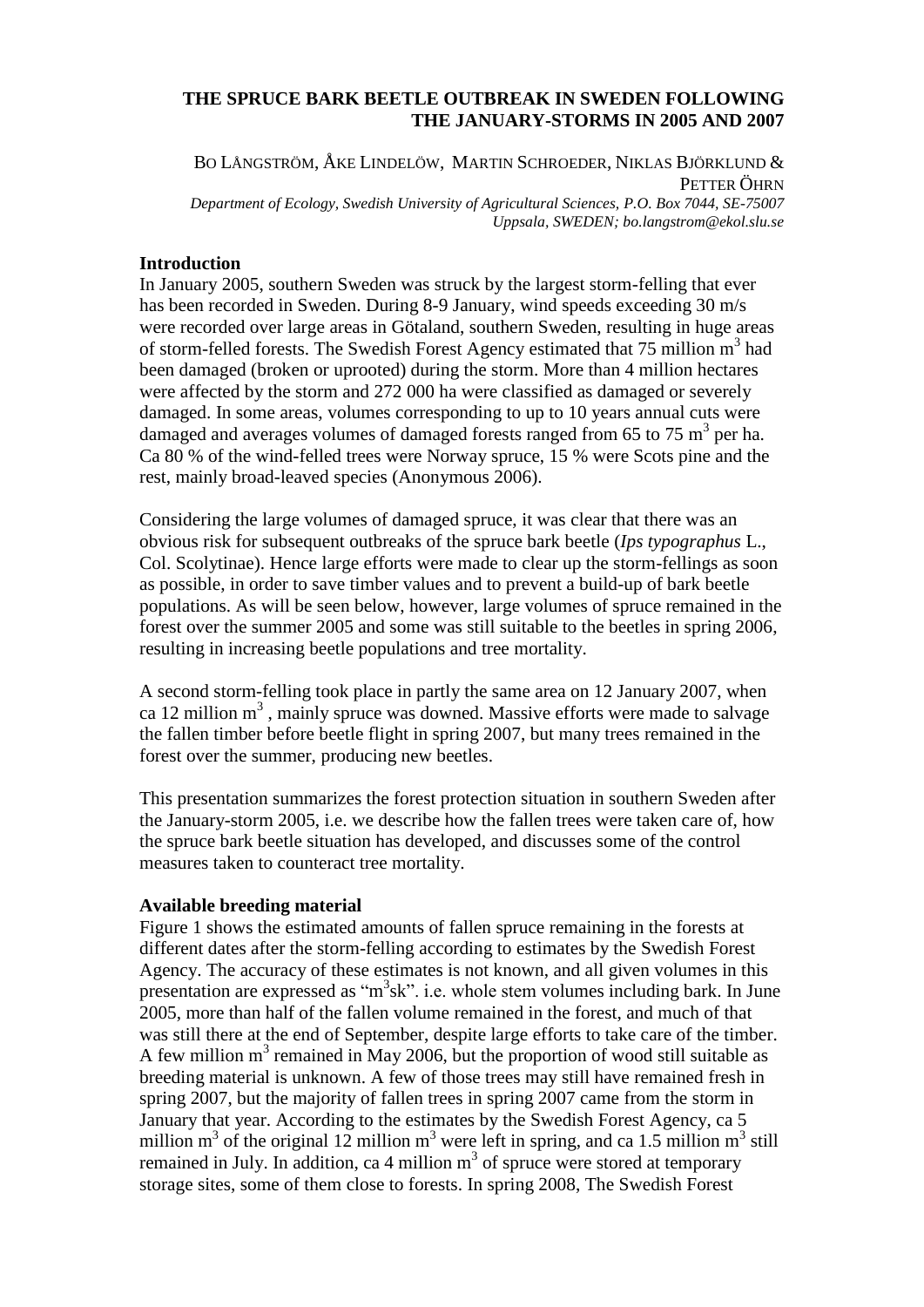Agency estimated that 1.5-3.0 million  $m<sup>3</sup>$  of mainly spruce had fallen during the winter 2008, and that ca 90% of that volume had been cleared until spring. Hence, there was only ca  $0.2$  million  $m<sup>3</sup>$  fresh fallen spruce during beetle flight in spring that year.



Figure 1. Estimated volumes of fresh spruce wind-falls at different dates after the storms in January 2005 and 2007 according to the Swedish Forest Agency.

# **Weather conditions 2005-2008**

The temperature conditions at Asa research station, situated in the middle of the storm-felling area, during the study period are described using the thermal sum with the threshold  $8^{\circ}$ C (Figure 2). This is the developmental threshold for *I. typographus,* (cf. Baier et al. 2007). In all four years, the thermal sum exceeded the average for the period 1989-2007, (Ola Langvall, pers. comm.). In 2005, the early season was close to and the later part warmer than average resulting in a thermal sum of 900 dd. The early part of 2006 was cold and rainy, but the later part was exceptionally warm resulting in a total thermal sum of 1100 day-degrees, allowing two full generations of the spruce bark beetle (see below). Both 2007 and 2008 were warm and dry in the beginning, but from July onwards the weather was rainy and chilly and hence the thermal sum reached ca 900 dd, as in 2005.



Figure 2. Weather conditions expressed as thermal sums  $(>8 °C)$  at Asa research station in 2005-2008 and the mean for the period 1989-2007 (Ola Langvall, pers. comm.)

## **Beetle activity**

In Sweden, the flight activity of the spruce bark beetle has been monitored since 1995 using pheromone traps in four regions, each consisting of five fresh clear-fellings with three pheromone traps (Lindelöw & Schroeder 2001). In 2005, the study was enlarged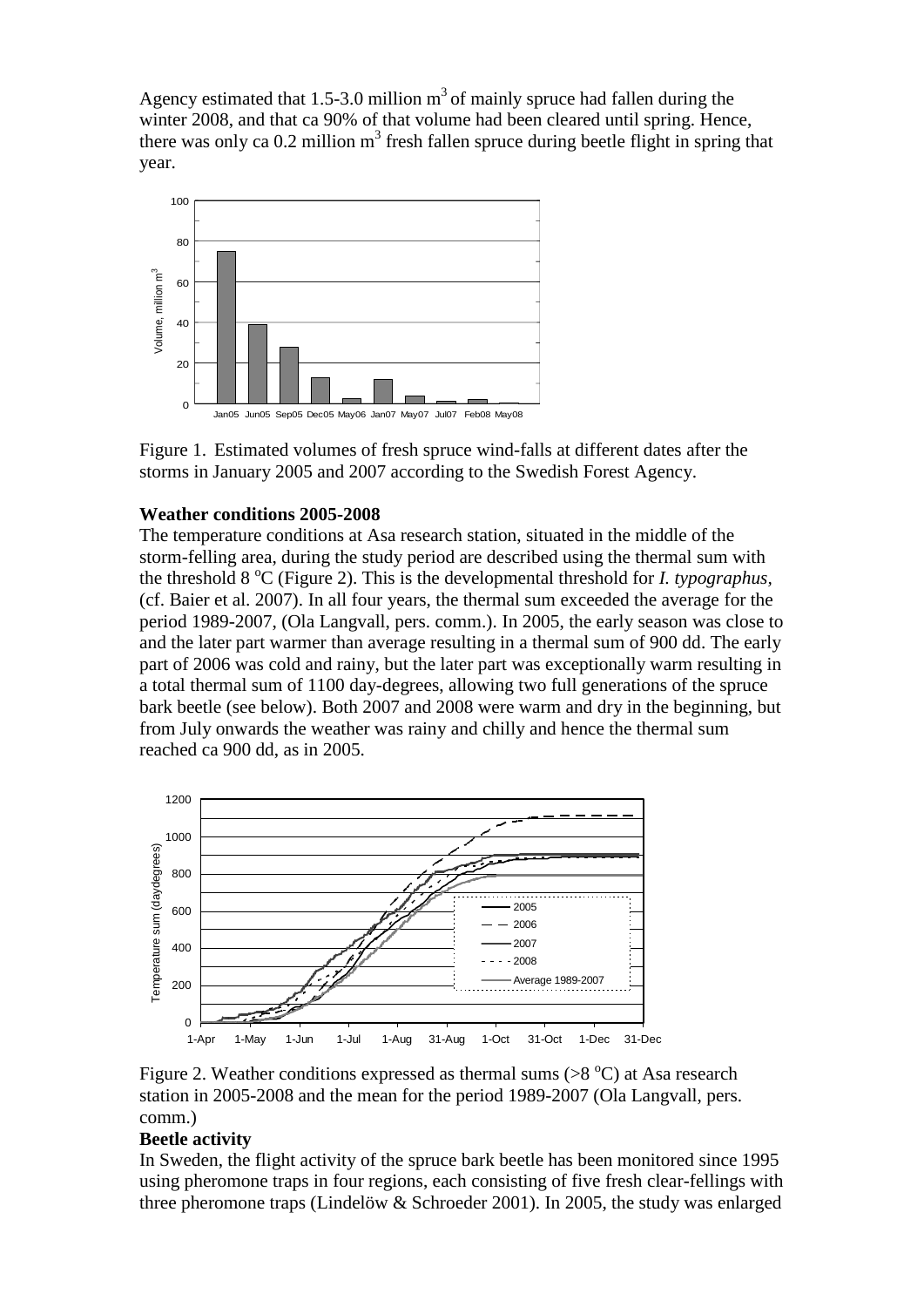to include 30 additional areas in southern Sweden (Lindelöw & Schroeder 2008). Data are still being processed for 2008, and beetles flying in late season (July-August) are not included in this comparison (Figure 3). Trap catches increased from a low level in 2005 to ca 10 000 beetles (sum of three Norwegian NOVE-traps averaged over the five sites) in 2006. Catches remained at the same level in 2007, whereas a substantial increase occurred in 2008. As will be discussed below, trap catches reflect not only population density but also beetle flight activity.



Figure 3. Average annual catches of *Ips typographus* in pheromone traps during the extended monitoring since 2005; beetles caught in pheromone traps during the main flight period in May-August in the storm area (data for 2008 based on catches from mid-April to mid-June in 32 out of the 34 areas).

Since 2005, detailed studies on the flight activity and development of *I. typographus* have been carried out at two research stations of the Swedish University of Agricultural Sciences (SLU), both situated in the storm-felling area in southern Sweden. Asa station is situated north of the city Växjö in central Småland, and Tönnersjöheden close to Halmstad at the west coast. Beetle flight was monitored using pheromone-baited window and pheromone traps (for more details, see poster presentation by Öhrn et al. in this volume). Figure 4 shows a similar increase in trap catches from 2005 to 2007 as shown above in figure 3, but the pattern differs as the in 2008. Catches before and after July  $1<sup>st</sup>$  are separated in order to give a rough estimate of the proportions of beetles in the first and second generations, assuming that most of the sister-brood-flight occurred before that date. Few beetles flew after the beginning of July, except in 2006 when half and two thirds of the flight occurred after that date, at Asa and Tönnersjöheden, respectively. Data from emergence bags and bark samples (data not shown) support the conclusion that the late flight in 2006 was mainly due to second generation beetles, and in that year the thermal sum allowed a completed development of the second generation (cf. Annila 1969, Wermlinger 2004, Baier et al. 2007). In fact some callow beetles flying in late September 2006 could, at least theoretically, have been a third generation on the wings.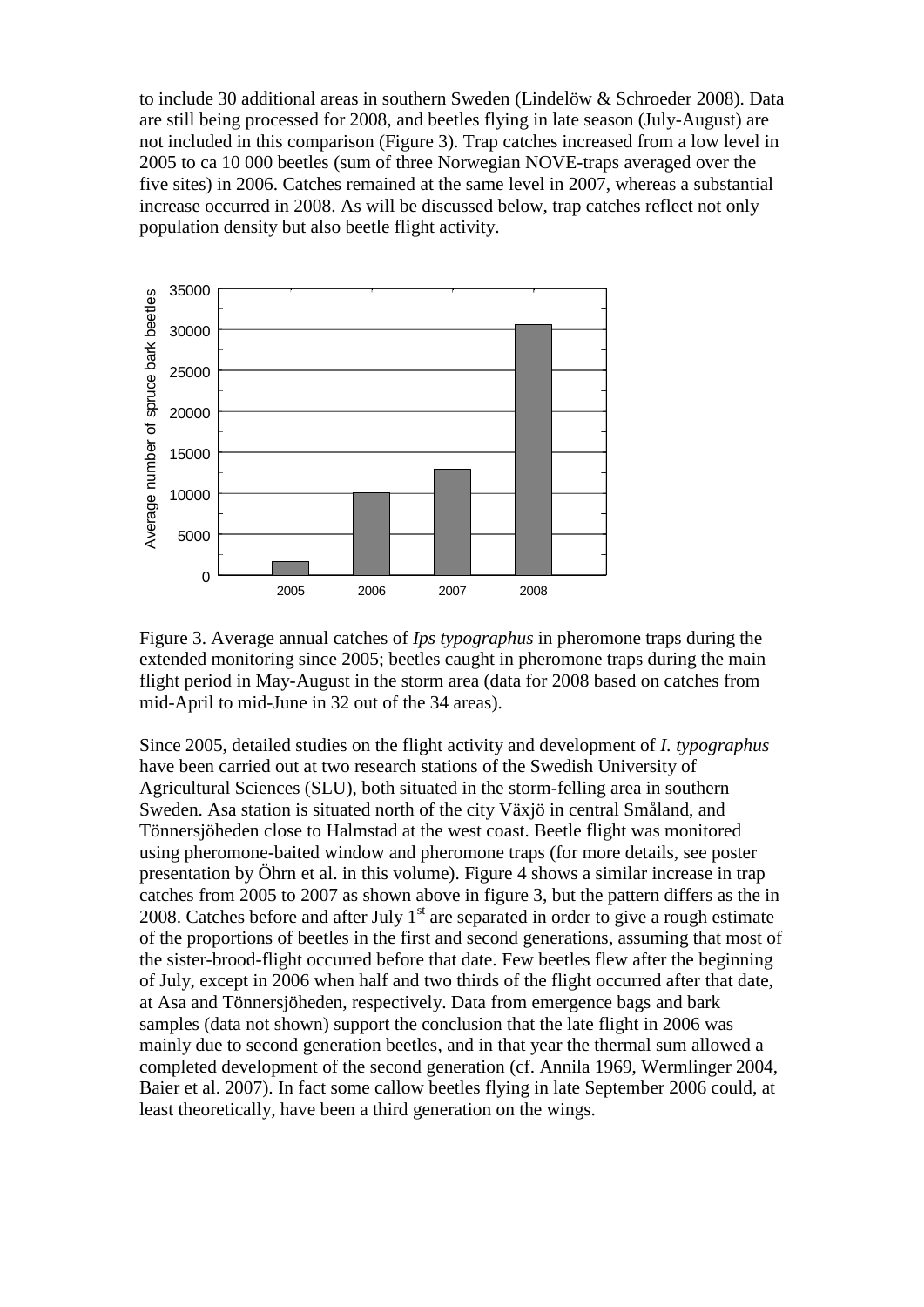

Figure 4. Catches of flying *Ips typographus* in baited window-traps at Asa and Tönnersjöheden in 2005-2008 before and after 1 July, i.e. roughly first and second generations.

### **Colonisation of wind-falls and tree mortality**

Due to the low beetle population in spring 2005 (cf. Lindelöw & Schroeder 2008), and the abundance of breeding material, only a fraction of the fallen trees were colonized by the spruce bark beetle. Different estimates indicate that less than 5 % and on average 2.4 % of the wind-falls were colonised by *I. typographus* (Anonymous 2007). Thus, ca 0.9 million  $m^3$  (39 x 0.024) spruce trees was attacked during 2005 (Figure 5), and ca 80 % of that volume remained in the forest over the summer, and may hence have produced offspring during that year. Virtually no attacks on standing trees were recorded in 2005.

In 2006, many remaining fallen spruces were still fresh, and according to the National Forest Inventory (NFI) ca 60 % the fallen trees were attacked by *I. typographus* (S. Wulff pers. comm.). That means that ca 1.4 million  $m<sup>3</sup>$  (60% of 2.4 million) may have been colonised by the beetles in that spring according to the Swedish Forest Agency, while NFI estimated that the attacked volume during 2006 was 1.02 million  $m^3 \pm 36\%$ (S. Wulff pers. comm.). Few attacks were seen on standing trees in early summer, but the intense beetle flight in late summer resulted in ca  $1.5$  million  $m<sup>3</sup>$  of beetle-killed spruce in that year, according to estimates made by the Swedish Forest Agency. The second generation probably played an important role in these attacks, although only one third of the new generation took part in the flight (estimate based on the presence of exit holes in bark samples taken during July and August at the research stations).

In 2007, the National Forest Inventory estimated that 31 % of the fallen spruces were colonised by the spruce bark beetles, and that the attacked volume was  $1.\overline{3}$  million  $m^3$ . According to the Swedish Forest Agency, ca  $0.8$  million  $m<sup>3</sup>$  of standing spruce was killed by the beetles this year. This damage was lower than expected considering the high beetle population in spring resulting from the two generations produced in the previous year. Most of the damage occurred in early summer during the main flight period (Figure 4). From July onwards, the rainy and chilly weather lead to reduced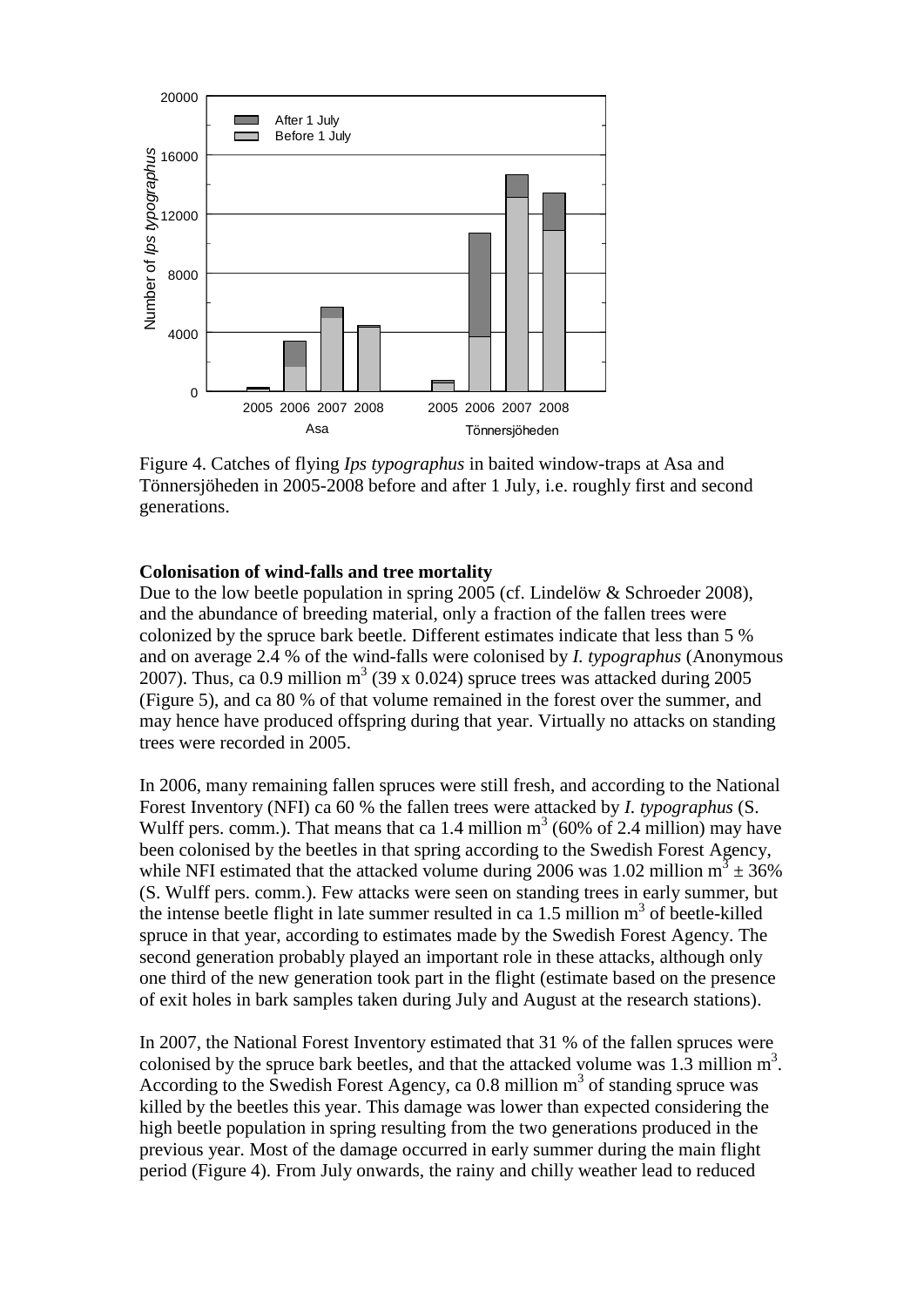beetle flight activity but also, and probably more important, to increased tree vigour and hence to fewer successfully colonised trees.

The year 2008 was similar to the previous one, i.e. warm and dry early summer and chilly and wet late summer. As there were few fresh fallen spruce trees, the beetles had to attack standing trees. The estimates by The Swedish Forest Agency indicate a small decline in tree mortality as currently ca  $700\,000\,\mathrm{m}^3$  are reported to have been killed by beetle attacks in 2008.



Figure 5. Fallen and standing volumes of spruce attacked by *Ips typographus* in 2005- 2008 according to estimates by the Swedish Forestry Agency.

### **Control activities**

Immediately after the storm-felling in 2005, it became obvious that there was an imminent risk for bark beetle outbreaks. In 2005 and 2006, all efforts were focussed on clearing up the storm-felled areas in order to save the timber and to reduce the breeding material for the beetles. Late in 2006, a control strategy was adopted with the main focus on finding, cutting and removing beetle-colonized trees in the summer, autumn and winter. Cutting in winter was also recommended, as about half of the beetles were observed to hibernate in the trees (Anonymous 2007). As scenario models indicated that large tree volumes were at danger of being beetle-killed (Anonymous 2007), it was considered impossible to clear all attacked trees in due time, and hence other options had to be taken into consideration. As the experiences from the previous mass-trapping campaign using pheromone traps in Sweden and Norway in the late 1970s (Bakke 1989, Weslien 1992) and later attempts to use pheromone traps for beetle control (for an overview, see Wermlinger 2004) had not been very convincing, some forest companies decided to use a method based on trap logs baited with pheromones and sprayed with insecticides that had been developed in Central Europe (for overview and references, see Faccoli & Stergulc 2008) Altogether some 15 000 traps log piles and some 25 000 pheromone traps were used in 2007 according to statistics collected by the Swedish Forest Agency. The efficiency of the trap-log-piles has been questioned and studies are in progress to compare the trapping efficiency between these and pheromone traps (see abstract by Björklund et al. in this volume). Preliminary analysis of the data from 2007 indicate that the trapping efforts had little effect on local tree mortality, i.e. in the vicinity of the traps, but larger studies this year also address the issue on a larger scale.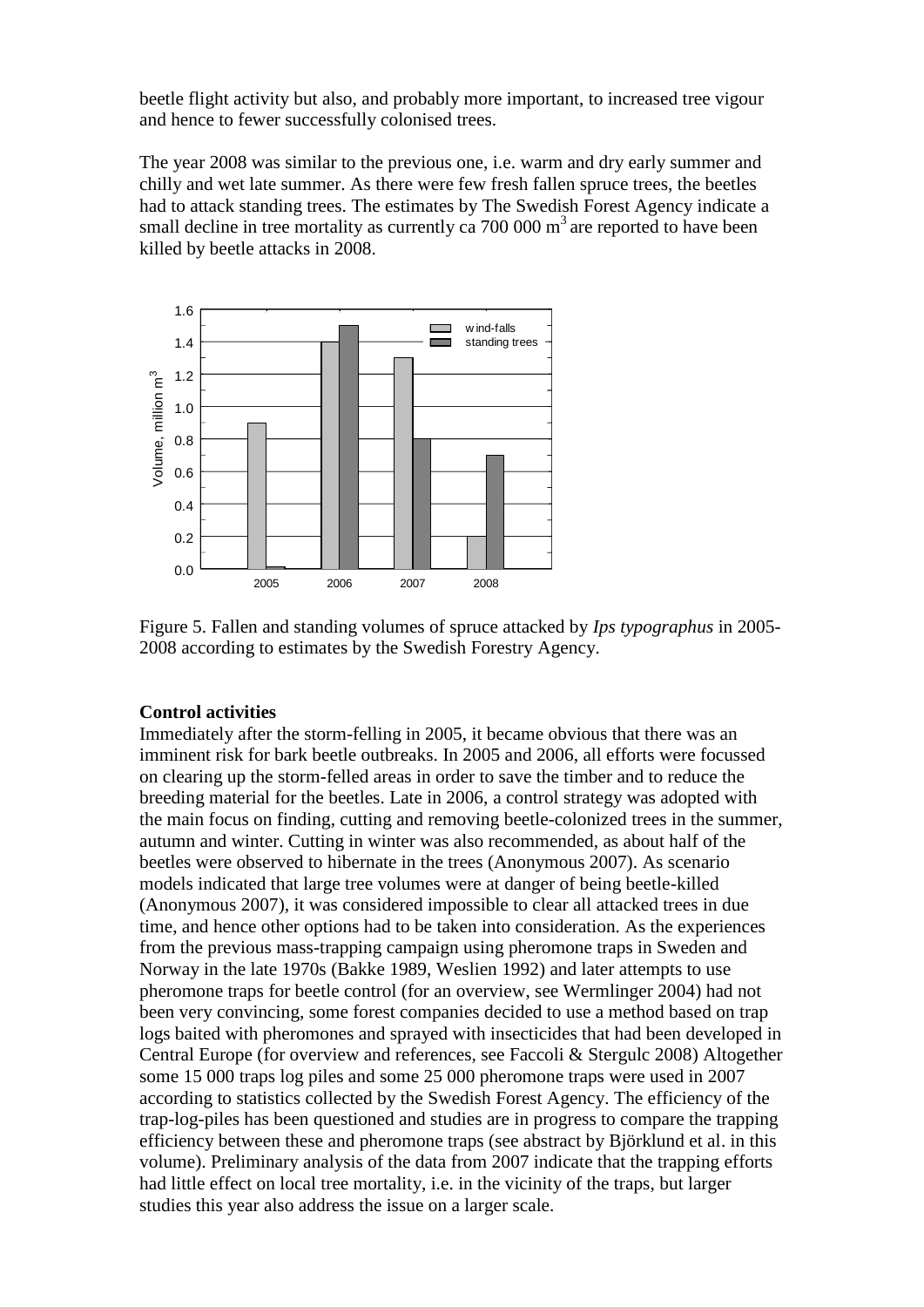#### **Discussion**

The current outbreak of the spruce bark beetle in Sweden has so far followed a typical pattern that has been repeatedly observed after major storm-felling events in Sweden (e.g. Trägårdh & Butovitsch 1935, Eidmann 1983, Schroeder & Lindelöw 2002) and elsewhere in Europe (e.g. Wermlinger 2004, Grodzki et al. 2006, Forster & Meier 2008). Typically, the beetle population increases in the fallen trees during the first season, and then attacks on standing trees occur during a few years before the outbreaks fades out. Prolonged outbreaks, lasting up to a decade or even longer, may occur when storm-fellings are followed by exceptionally dry weather conditions leading to an abundance of draught-stressed trees, like in Norway and Sweden in the 1970s (Eidmann 1983, Worrell 1983) and in e.g. Germany (Baden-Württenberg) in the 1990s (Schröter 2004). Thus, we expect the current outbreak to fade out in a few years, unless new host material of low vigour becomes available through exceptionally dry weather conditions, or new storm-fellings.

In Sweden, the beetle-related tree mortality has always been only a fraction  $\left($  < 10%) of the storm-felled volumes (e.g. Trägårdh & Butovitsch 1935, Eidmann 1983), but in Central Europe relatively more trees may die in subsequent beetle outbreaks (e.g. Forster et al. 2003, Grodzki et al. 2006). Considering the volumes of storm-felled spruce trees in 2005 and 2007, the resulting tree mortality so far has been lower than was anticipated after the large population build-up especially in 2006. Altogether some 3 million  $m<sup>3</sup>$  have been killed during three years (Figure 5) which is of the same magnitude as during the 1970s (Eidmann 1983, Risberg 1985). These estimates are, however, not very accurate, as they rather are based on estimates than systematic field The 800 000  $\text{m}^3$  presented in figure 5 is the "official" figure reported by the Forest Agency, while the National Forest Inventory gives an estimate of 462 000 + 141 000  $m^3$  (S. Wulff, pers. comm.) and the forest company Södra AB concludes that the figure should be ca 1.2 million. This range in estimates is problematic, and more efforts should be made to use a systematic and nationwide system for estimating tree mortality (and other forest damage effects).

When comparing the trap catches (Figure 3) and tree mortality (Figure 5), it is obvious that these two estimates do not match very well. It has earlier been shown that tree mortality tends to increase above a threshold of ca 10 000 beetles per group of three traps (Weslien et al. 1989, Lindelöw & Schroeder 2001), but also that there is a large variation in tree mortality at a given trap catch level. We believe that this reflects differences in tree vigour between years and sites. In addition, as trap catches depend, not only on beetle numbers, but also on beetle flight activity and the presence of other pheromone sources in the landscape, these factors have to be considered when evaluating trap catches versus tree mortality. In 2005, trap catches were expected to be very low because of a low beetle population (cf. Lindelöw & Schroeder 2008) and an abundance of fallen spruce trees attracting beetles and thus acting as competing pheromone sources. In 2006, higher trap catches reflected the increased beetle population that was produced in the fallen trees in 2005, and the development of two generations resulted in substantial tree mortality in 2006 and an even higher hibernating beetle population. Trap catches did, however, remain at the same level in 2007 while tree mortality went down. In contrast, trap catches more than doubled in 2008 despite decreasing tree mortality. These differences in trap catches may be linked to the different availability of wind-felled trees acting as competing pheromone sources in different years. In 2007, there were more wind-falls attracting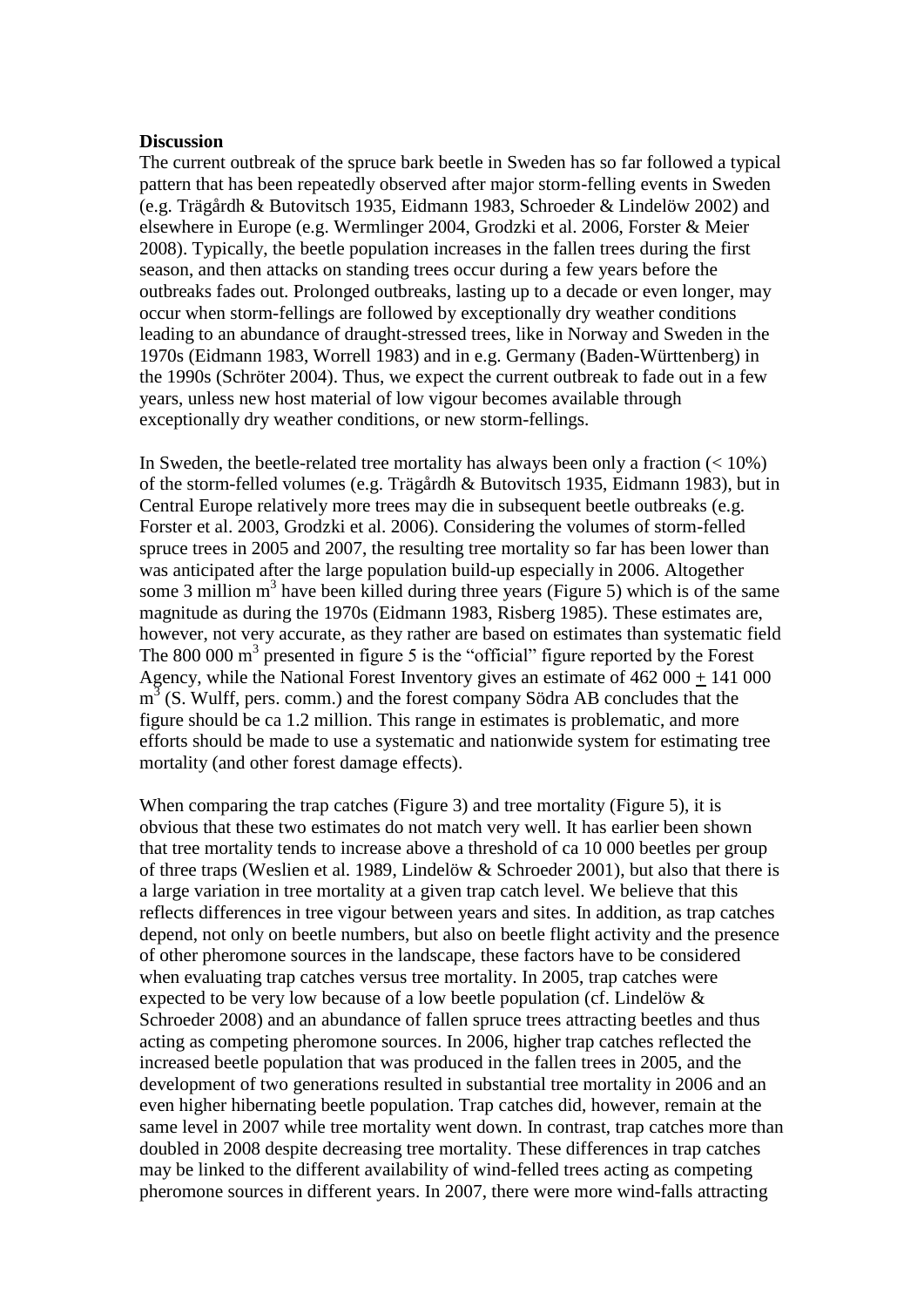beetles than in 2006, and in 2008 there only few wind-falls, which may have lead to increased flight activity resulting in the larger trap catches in 2008.

Considering the proportions of attacked fallen and standing volumes in 2006 and 2007, it becomes obvious that the fallen trees in 2007 attracted a substantial number of beetles, and probably saved a large number of standing trees from attacks in that year. The effect of the second storm-felling on the population size is, however, unclear as we do not yet know how much of the brood was destroyed in due time to prevent beetle emergence during the further handling of the trees. Further analyses on factors affecting the dynamics of the outbreak are in progress and will be reported later.

Three of the four study seasons displayed local thermal sums well above the calculated average (cf. Figure 1), and in general the last decade has been warmer than the long-term average (Jönsson et al. 2007). If this trend reflects a general global warming, there is an obvious risk that bark beetle problems will increase in northern Europe as the spruce bark beetle will become bivoltine and tree vigour will be affected by changed precipitation patterns. In addition, as there seems to be accumulating evidence that bark beetle outbreaks cannot really be controlled by human countermeasures, a deeper understanding of the population dynamics of bark beetles is essential in order to learn to cope with future outbreaks in the best possible way.

## **Acknowledgements**

We thank the Swedish Forest Agency for funding support in all study years and FORMAS, SLU and Södra's stiftelse for support during the first year. We also thank the staff at the district offices participating in the beetle monitoring program as well as the staff at the research stations for technical assistance.

# **References**

- ANNILA, E. 1969. Influence of temperature upon the development and voltinism of *Ips typographus* L. (Coleoptera: Scolytidae). *Ann. Zoo.l Fenn.* 6, 161-207
- ANONYMOUS. 2006. Stormen 2005 en skoglig analys. *Meddelande* 1, 2006, The Swedish Forest Agency, Jönköping. (In Swedish).
- ANONYMOUS. 2007. Övervakning av insektsangrepp slutrapport från Skogsstyrelsens regeringsuppdrag. *Meddelande* 1, 2007, The Swedish Forest Agency, Jönköping. (In Swedish).
- BAKKE, A. 1989. The recent *Ips typographus* outbreak in Norway experiences from a control program. *Holarctic ecology* 12, 515-519.
- BAIER, P., PENNERSTORFER, J. & SCHOPF, A. 2007. PHENIPS—A comprehensive phenology model of *Ips typographus* (L.) (Col., Scolytinae) as a tool for hazard rating of bark beetle infestation. *For. Ecol. Manage*. 249, 171-186.
- EIDMANN, H.H., 1983. Management of the spruce bark beetle *Ips typographus* in Scandinavia using pheromones. *International congress of plant protection 10 Brighton 1983*, 1042-1050.
- FACCOLI, M. & STERGULC, F. 2008. Damage reduction and performance of mass trapping devices for forest protection against the spruce bark beetle, *Ips typographus* (Coleoptera Curculionidae Scolytinae) *Ann. For. Sci.* 65:309.
- FORSTER, B.& MEIER, F. 2008. Sturm, Witterung und Borkenkäfer Risikomanagement im Fortsschutz. *WSL, Merkblatt für die Praxis* 44, 1-8.